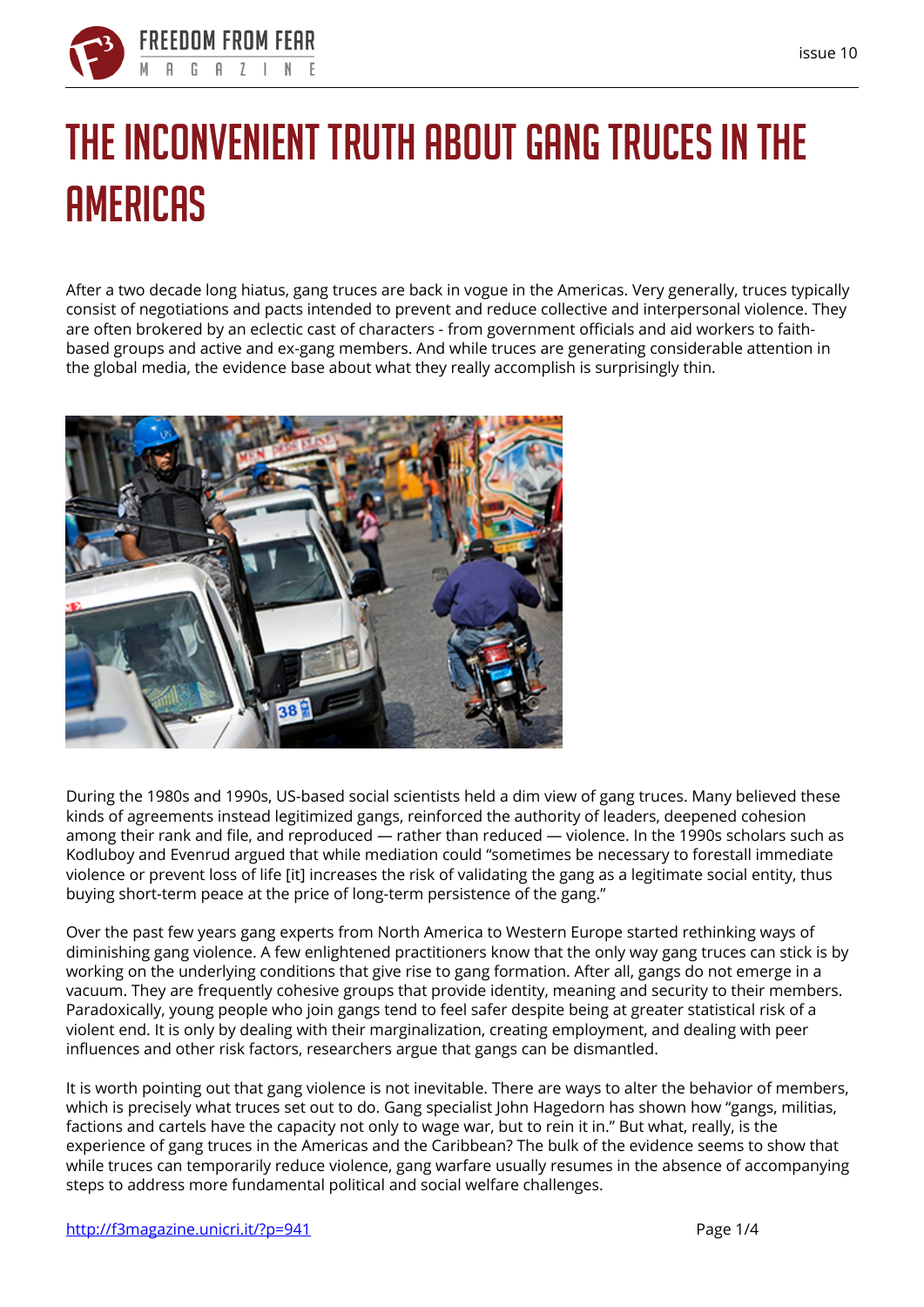#### **The truth about gang truces**

The most prolific research on gang truces comes from North America. This is perhaps not altogether surprising given that there are believed to be more than 33,000 gangs in the United States with up to 1.4 million members spread across virtually every state. Studies of truces involving the most notorious gangs, notably the Bloods and Crips in Los Angeles register sharp, albeit short-term, reductions in violence. In the wake of the infamous Watts Truce, casualties arising from drive-by shootings dropped significantly after agreements were negotiated, though also reported increases several months later. Around the same time, truces negotiated in Chicago generated significant but temporary declines in gunshot injuries. In other words, short-term gains were negated by medium-term increases in violence.

More recently, a rash of gang truces have broken out across the rest of the Americas, including in Belize, Brazil, Colombia, El Salvador, Honduras, Mexico, and Trinidad and Tobago. No one knows how many gang members there are in Latin America, with estimates varying from 50,000-85,000 MS13 and 18th Street gangsters in Central America alone. There are at least as many more in South America. And owing to the United States continued policy of deporting convicts, the problem appears to be getting worse. Confronted with spiraling violence, highly visible negotiations have been pursued across the region.

Central American countries in particular are experimenting with gang truces. Some agreements there are being backed by regional organizations like the Organization of American States (OAS), mayors, priests and exgang members. At least one particular truce has generated impressive dividends in improving safety and security. After the Mara Salvatrucha (MS13) gang and rival Barrio 18 declared a truce in 2012, El Salvador's national homicide rates plummeted, although there are concerns it is creeping back up once more. Building on the optimism surrounding the process, similar processes were launched between the Mara Salvatrucha and Barrio 18 gangs in Honduras. After a promising start, there are some concerns that the Honduran initiative is faltering.

While tempting to group the Central American experiences together, there are major differences between them. Because they are better organized and more conscious of their power, Salvadorian gang members are politically savvy and superior negotiators in contrast to their Honduran counterparts. And with some having served as guerrillas in previous decades, El Salvador's gang leaders exert more control over the rank and file. Meanwhile, a truce in Belize was terminated after running out of cash and Guatemalan officials are considering prospects for mediation with gangs in the capital city.

The record of gang truces in the Caribbean has been similarly uneven. The refusal of some gang members to participate in gang truces in Trinidad and Tobago fatally undermined their success. According to Edward Maguire, those who elected to disarm were quickly targeted by competing factions since they were considered weak and vulnerable. Predictably, negotiations tend to fail when the key parties are disunited and disorganized. For a truce to work in Port of Spain, all major gangs would need to sign-up to the treaty. Making matters worse, politicians who helped broker the ceasefire have also come under intense political criticism for doing so, hampering their ability to act authoritatively - a crucial ingredient of mediation success. Evaluations of truces in Central America and the Caribbean show that they occasionally ratchet-up violence. Pitched battles are known to flare-up before agreements because gangs angle to improve their negotiating positions. And after truces are agreed, violence is also known to spill-over to new, previously unaffected, neighborhoods and cities. Analogous phenomena are regularly observed during and after the negotiation of ceasefires and peace agreements in conventional war zones around the world. Without clear terms, appropriate incentives, and adequate resources, such agreements seldom hold.

Gang truces in countries such as Brazil have endured for longer than expected, though show signs of strain in recent times. For example, a stop-start six-year truce between the São Paulo military police and the First Capital Command (PCC), a prison-based gang, recently came unstuck in 2012. It collapsed after the government was accused of violating an informal agreement that protected gang leaders and limited crackdowns on gang strongholds. As a result, the city witnessed a massive surge in reprisal killings of police and gang members. Comparable gang truces were brokered in Recife and Rio de Janeiro with similarly mixed results.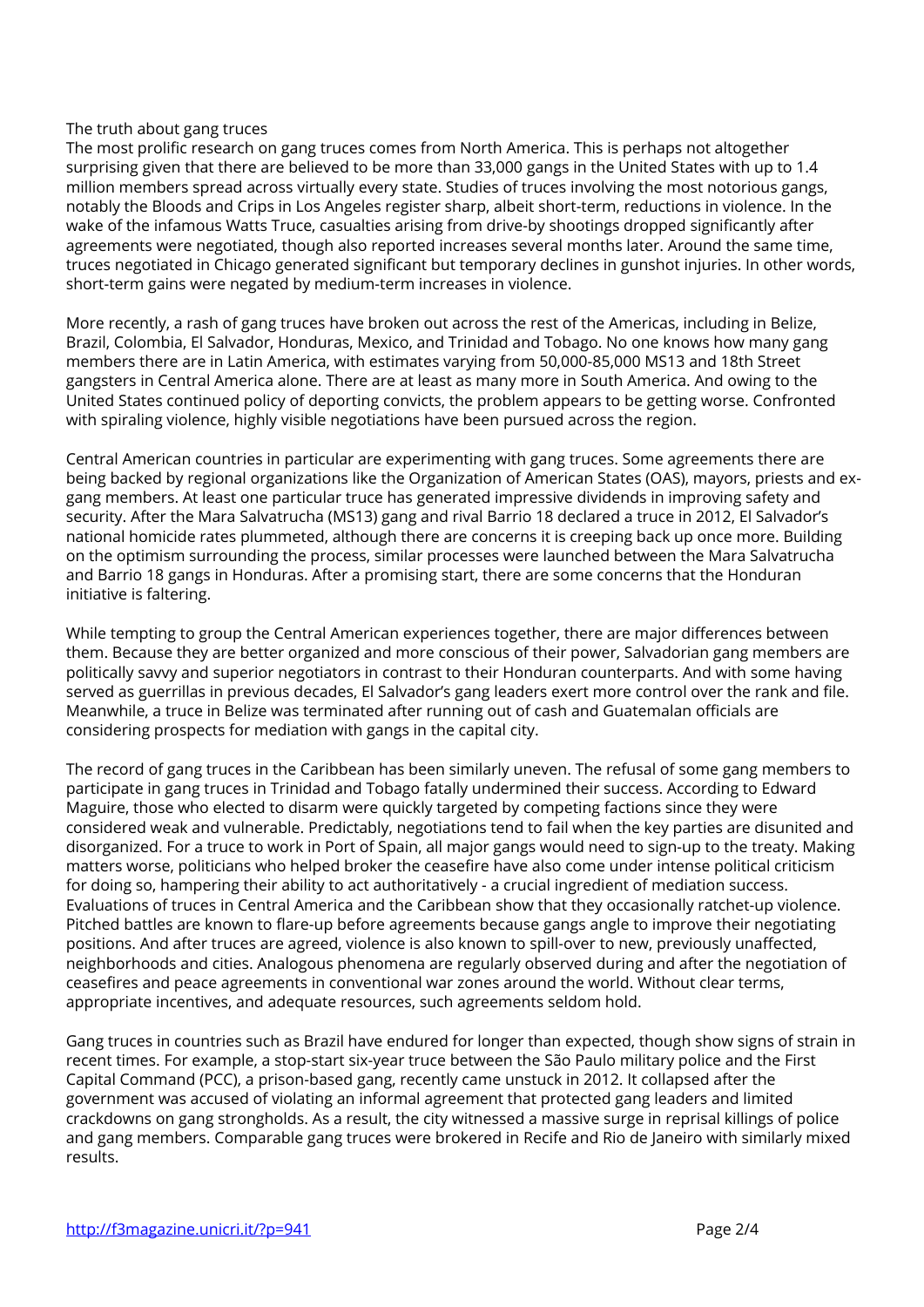The record of gang truces in the Americas and the Caribbean is uneven. There is a real concern that gang truces may in fact generate conflict and solidify alliances among violence entrepreneurs. Veteran observers are pessimistic about the likelihood that gang truces will reduce violence in the medium to long-term. They cite the long legacy of gangs resorting to instrumental violence, the importance they attach to status maintenance, their weak command and control, and the unintended effects of bolstering gang cohesion as key factors influencing truce outcomes. The National Gang Crime Research Center (NGCSC) concluded in 1995 that gang truces are "rarely successful and indeed risky." But are they really?

The recent gang truces cropping up in Central and South America are different from those of the 1990s in the United States. They are being negotiated by, and on behalf of, very different types of gangs. The "gang warfare" being waged in countries like El Salvador and Honduras is deeply influenced by transnational crime networks as well as political elites. Gangs and gang truces are not purely domestic affairs shaped by discrete neighborhood interests and localized disputes over territory. Gangs are themselves connected to corrupt actors, who often exploit their positions to profit from international drug trafficking or more local racketeering.

The spate of truces in Central and South America and the Caribbean share more in common with peace agreements negotiated in the world's war zones than domestic mediation carried-out with Latino and African-American gangs in North America. And while some military analysts are exploring ways in which war-fighting can be adapted to tackling gangs, there is a surprising silence in academic circles about how lessons from peace negotiations could be applied in non-conflict settings. It could be that some of the traditional tools of peace-making, peace-building, negotiation and other contact-based strategies could gain traction in containing violence meted out by drug cartels, mafias, youth gangs, and militias.

## **Reflections on gang violence reduction**

A limitation of gang truces can be traced to their failure to address the underlying motivations and social dynamics of gang violence to begin with. Notwithstanding their involvement in international drug trafficking or the people smuggling and trafficking, violence perpetrated by gangs is often engendered by local factors perceived disrespect, territorial disputes, tension over status and prestige. Killings are often symbolic, undertaken as a form of retaliation, out of revenge, or as a result of internal power struggles.

Unless gangs exhibit a high degree of internal coherence, decrees from above may have little purchase below. As a result, gang truces may afford legitimacy to leaders, rather than changing dynamics among lowerranking members.

Gang experts contend that truces may be a necessary, but insufficient, means of preventing violence over the long-term. They fear that the narrow focus on truces alone may actually be part of the problem. This is because gangs are themselves often linked to wider transnational illicit markets and systems of political patronage. The focus on mediation with leaders may also neglect the localized social and economic conditions that enable and sustain gangs to begin with. After all, most gang members themselves herald from marginalized and lower-income communities. Unless their structural conditions are improved, as some aid agencies maintain, gang wars will continue. It may be impossible to eliminate gangs, according to Irving Spergel, but reducing gang-related violence is a tenable goal.

One way to improve the record of gang truces in Latin America and the Caribbean may be to harness the power of transnational networks - including those related to gangs and civil society actors. This is because gang accords in places like Belize, Colombia, El Salvador, Honduras, Mexico, and Trinidad and Tobago all exhibit transnational characteristics, even if many of the drivers of gang violence are also local. It is true that former Salvadorian refugees and deportees in Los Angeles were instrumental to the rise of the maras. And yet Los Angeles-based priests and mothers of slain gang members living in California have joined transnational advisory groups together with former gang members to strengthen the truce in El Salvador since 2012.

There is also some evidence of sharing of experience and expertise between gangs across borders. The most obvious examples are exchanges between governments, police departments, gangs and civil society groups